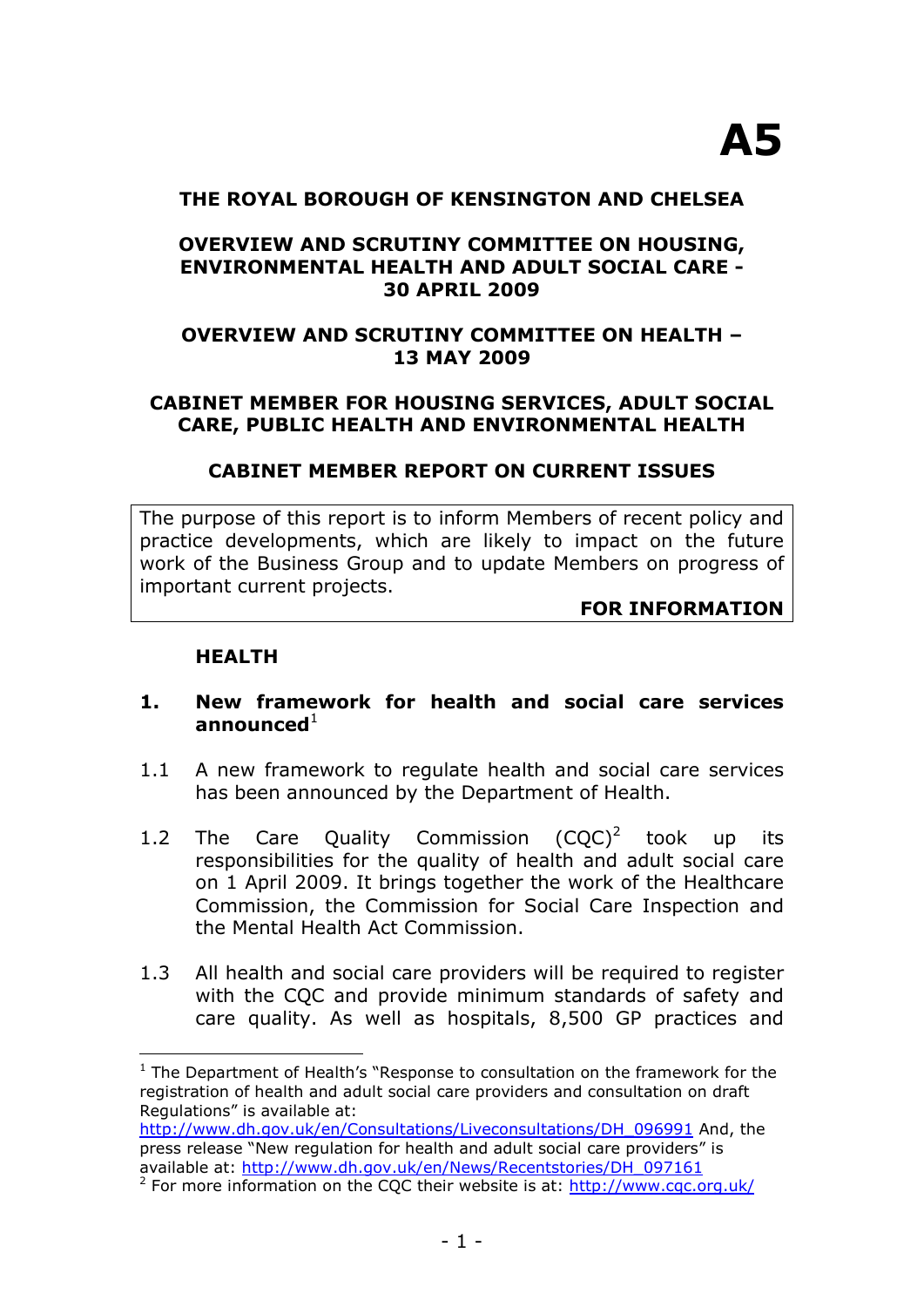9,000 dental practices will be required to register, regardless of whether they provide private or NHS services, or both. Subject to Parliamentary approval, the registration system for GP and dental practices will be introduced from 2010/2011.

1.4 The CQC has said primary care trusts (PCTs) and councils should face a common assessment of their commissioning function for health and adult care from 2010-11 onwards. $3$ 

## **2. Acute Commissioning**

## **(a) London-wide**

 $\overline{a}$ 

- 2.1 NHS London has named the six primary care trust Chief Executives and six Chairs who will lead commissioning and performance management of hospital services for the whole of London, described by the Health Service Journal<sup>4</sup> as an "inner cabinet".
- 2.2 The London Clinical and Business Support Agency should provide expert commissioning support on a pan-London basis.
- 2.3 London's 31 PCTs have grouped into six sectors and a Chair and Chief Executive have been appointed for each. Representing the "North West London sector" are Westminster PCT's Chief Executive Michael Scott and Kensington and Chelsea PCT's Chair Peter Molyneux.

## **(b) North West London Sector Partnership**

2.4 A North West London Acute Partnership is being formed to commission acute care for all PCTs in the sector - Brent, Ealing, Harrow, Hounslow, Hillingdon, Hammersmith and Fulham, Kensington and Chelsea and Westminster. It will determine a viable provider landscape configuration in the sector, agree acute sector contracts and performance monitor and manage acute sector contracts. The partnership will be overseen by a single Joint Committee of PCTs, a single Chair (Peter Molyneux) and a sector Chief Executive (Michael Scott).

<sup>&</sup>lt;sup>3</sup> From Community Care article "PCTs and councils to face common assessment from 2010" available on the Internet at:

[http://www.communitycare.co.uk/Articles/2008/12/19/110288/cqc-pcts-and](http://www.communitycare.co.uk/Articles/2008/12/19/110288/cqc-pcts-and-councils-to-face-common-assessment-from-2010.html)[councils-to-face-common-assessment-from-2010.html](http://www.communitycare.co.uk/Articles/2008/12/19/110288/cqc-pcts-and-councils-to-face-common-assessment-from-2010.html)

<sup>&</sup>lt;sup>4</sup> The HSJ article "London names 'inner cabinet' PCT chiefs" is available at: [http://www.hsj.co.uk/jsp/tracking.jsp?a=L&p=\\$in\\_PbpjYyCqTROuU7WRPQPU8t](http://www.hsj.co.uk/jsp/tracking.jsp?a=L&p=$in_PbpjYyCqTROuU7WRPQPU8tCg5R-2rANqAPkYAFjofY7wkocq2mN7wNa7VN0l1muXGsVE3o8Q$)C [g5R-2rANqAPkYAFjofY7wkocq2mN7wNa7VN0l1muXGsVE3o8Q\\$](http://www.hsj.co.uk/jsp/tracking.jsp?a=L&p=$in_PbpjYyCqTROuU7WRPQPU8tCg5R-2rANqAPkYAFjofY7wkocq2mN7wNa7VN0l1muXGsVE3o8Q$)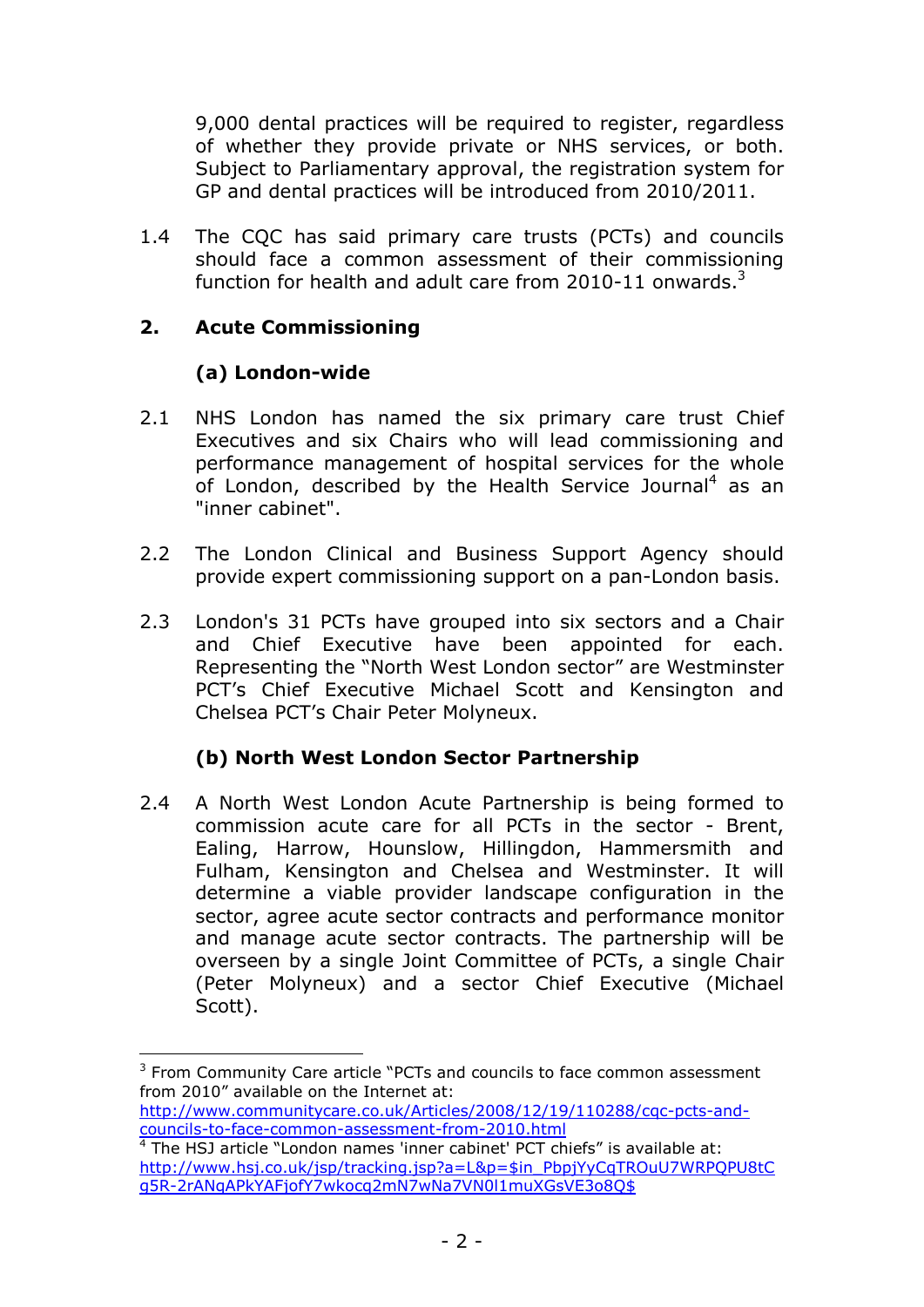2.5 The respective functions of this pan-London and the sectorwide commissioning partnerships will need to be clearly distinct to ensure relationships are complimentary.

# **3. Corporate Objectives 2009-10**

- 3.1 NHS Kensington and Chelsea's Corporate Objectives for 2009- 10 are: -
	- 1. To become the recognised health advocate for all residents in Kensington and Chelsea
	- 2. To make progress towards world class commissioning status through a sound understanding of the provider landscape and knowledge of the market
	- 3. To benchmark K&C residents health risk and develop programmes to improve health status and reduce health **inequalities**
	- 4. To set up a cultural change programme
	- 5. To ensure that PCT can achieve and demonstrate value for money in all services it commissions and investment decisions it makes
	- 6. To build into the commissioning cycle the concept of commissioning for quality and establish a clinical governance function.
	- 7. To achieve a rating of 'excellent' and 'excellent' with the Care Quality Commission
- 3.2 These seven high level objectives and the PCT's Operating Plan  $2009/10^5$  were agreed by the PCT Board on 31 March.

## **ADULT SOCIAL CARE**

 $\overline{a}$ 

### **4. Learning Disabilities: a summary of national reports and guidance March 2009**

4.1 In recent years, a series of reports have revealed poor or unsafe services for people with learning disabilities particularly relating to healthcare, specialist inpatient care, and safeguarding. In light of this, in 2008 the Commission for Social Care Inspection (CSCI), the Healthcare Commission (HC) and the Mental Health Act Commission (MHAC) undertook a joint review of services for people with learning disabilities and complex needs (the most severe conditions or multiple disabilities) in nine areas.

<sup>5</sup> The PCT's Operating Plan 2009/10 is available at: [http://www.kc](http://www.kc-pct.nhs.uk/corporate/meetings/documents/2.1.2CoproateObjectivesapx2OperatingPlan.pdf)[pct.nhs.uk/corporate/meetings/documents/2.1.2CoproateObjectivesapx2Operat](http://www.kc-pct.nhs.uk/corporate/meetings/documents/2.1.2CoproateObjectivesapx2OperatingPlan.pdf)in [gPlan.pdf](http://www.kc-pct.nhs.uk/corporate/meetings/documents/2.1.2CoproateObjectivesapx2OperatingPlan.pdf)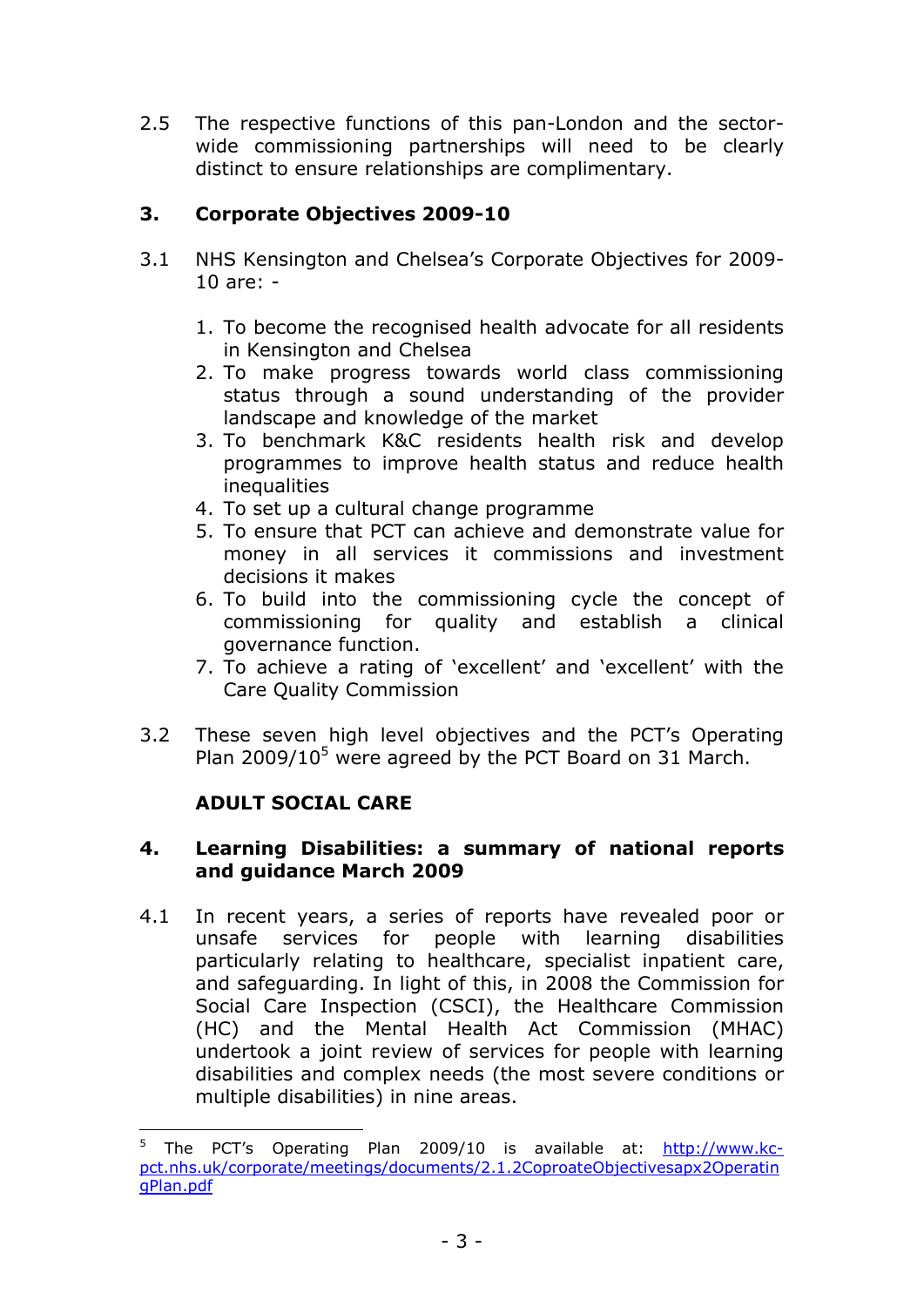- 4.2 The review found signs of progress, with commitment from senior managers and staff trying hard to make a difference. Where person-centred approaches were being implemented, people's lives were transformed. Progress had been made in outcome-based contracts, housing, and day centre activity.
- 4.3 However, the review also found that the pace of change was too slow, and much more needed to be done to deliver comprehensive person-centred support and services. Specific areas requiring improvement include person-centred planning, direct payments and individual budgets, advocacy and involvement, strategic planning, healthcare and support for carers.
- 4.4 A sobering context to this review is the report by the Health Service Ombudsman into six investigations into complaints referred by Mencap on behalf families of people with learning disabilities who died between 2003-2005 while in NHS or local authority care. This report highlights areas also identified as requiring improvement by the joint review – healthcare, child to adult transition and advocacy – but in this case these reflect service failure and maladministration rather than shortcomings.
- 4.5 The Department of Health's updated guidance on health action planning and facilitation is a timely publication which sets out detailed action for strategic health authorities, PCTs, local authorities and partnership boards to improve all aspects of healthcare for people with learning disabilities.
- 4.6 Both the joint review and Ombudsman's reports recommend that local authorities and NHS bodies evaluate their learning disability services in light of their findings. They provide a useful check at this time of transition for learning disability services, with the new cross-government strategy Valuing People Now, the transfer of responsibility for commissioning all social care transferring from PCTs to local authorities, and the new joint complaints system.

## **5 CSCI Inspections**

5.1 Each year the Commission for Social Care Inspection (CSCI) inspect all registered residential and homecare providers. Piper House residential home for people with a learning disability was inspected in January 2009 and has maintained its two stars (good) status. The building redevelopment to be undertaken later this year will support progress towards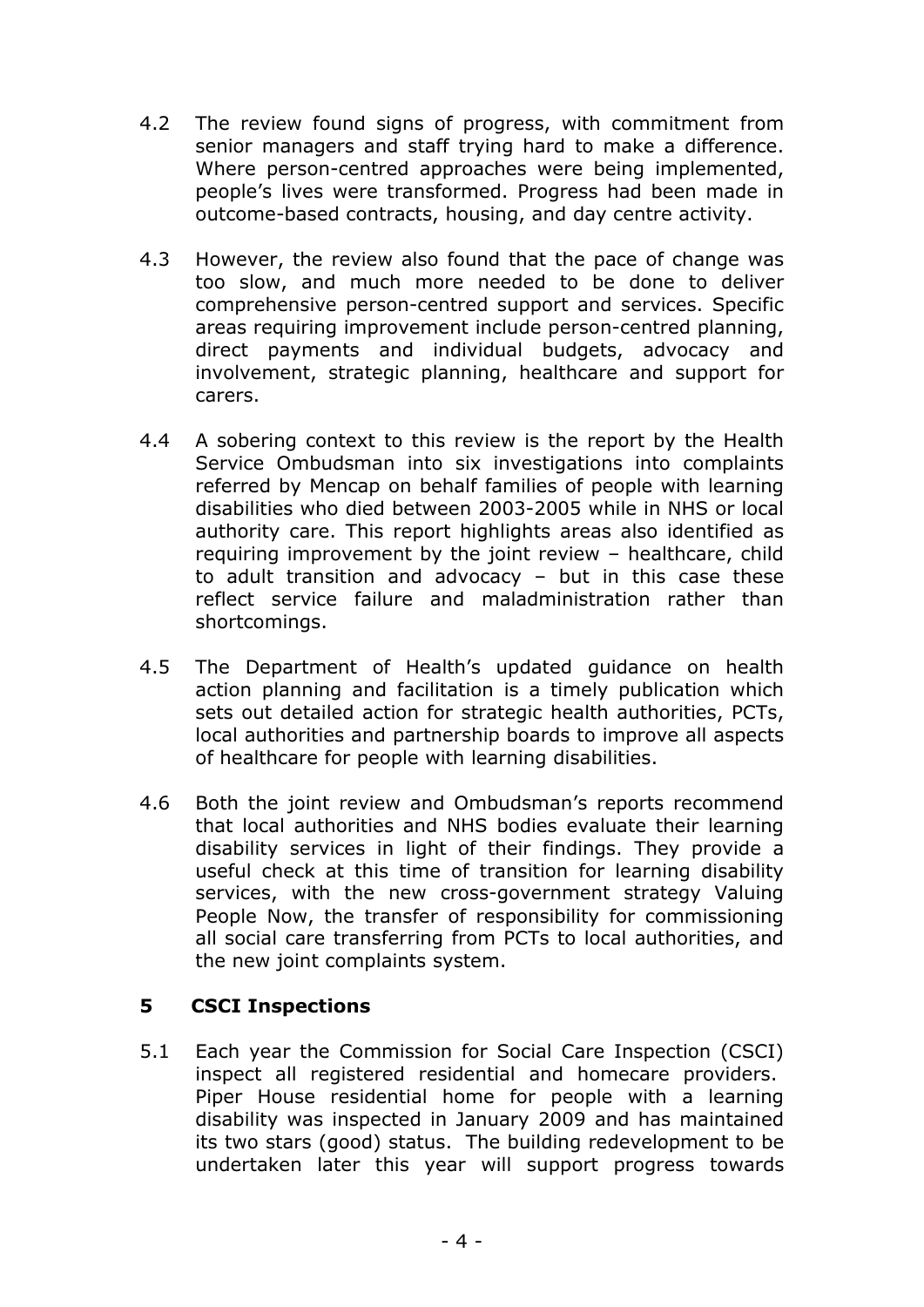achieving three star (excellent) status. Thamesbrook residential home for older people has been awarded three star (excellent) status again. In August 2008, the homecare service provided at Burgess Field extra care sheltered accommodation for older people, maintained its two star (good) status. The recently appointed manager is working towards securing three star status at the next inspection. The in-house homecare service was awarded two star (good) status last year. Results of the recently completed inspection are expected by the end of April.

## **HOUSING**

## **6. Westway Travellers' Site**

6.1 Work is underway to prepare a bid for the Stable Way Travellers' Site to this June's round of funding for Gypsy and Travellers' Sites. Surveying firm Coppard Giles have been appointed to review the site layout, facilities and services and provide a revised plan for the site. Consultation with residents has begun to establish their priorities for improvement. A regular newsletter to provide information to near neighbours and other stakeholders has also begun. The bid is being worked up in partnership with the London Borough of Hammersmith and Fulham who share responsibility for the site, and in consultation with Hammersmith and Fulham Homes, who manage the site. The success of the bid is in part dependent on the long-term sustainability of the site, so the site's management and maintenance is being reviewed in tandem with the development of plans for capital investment.

## **ENVIRONMENTAL HEALTH**

### **7. Infestations result in closure of bars and burger restaurant**

- 7.1 In recent weeks three food premises have been closed by officers due to the imminent risk to health from mouse and cockroach infestations.
- 7.2 On 17 March, Environmental Health Officers visited the Mall Tavern in Palace Gardens Terrace. Besides being in an extremely dirty state, with various matters of disrepair, officers discovered a widespread mouse infestation and consequently took the decision to close the premises. Two days later West London Magistrates' Court upheld the action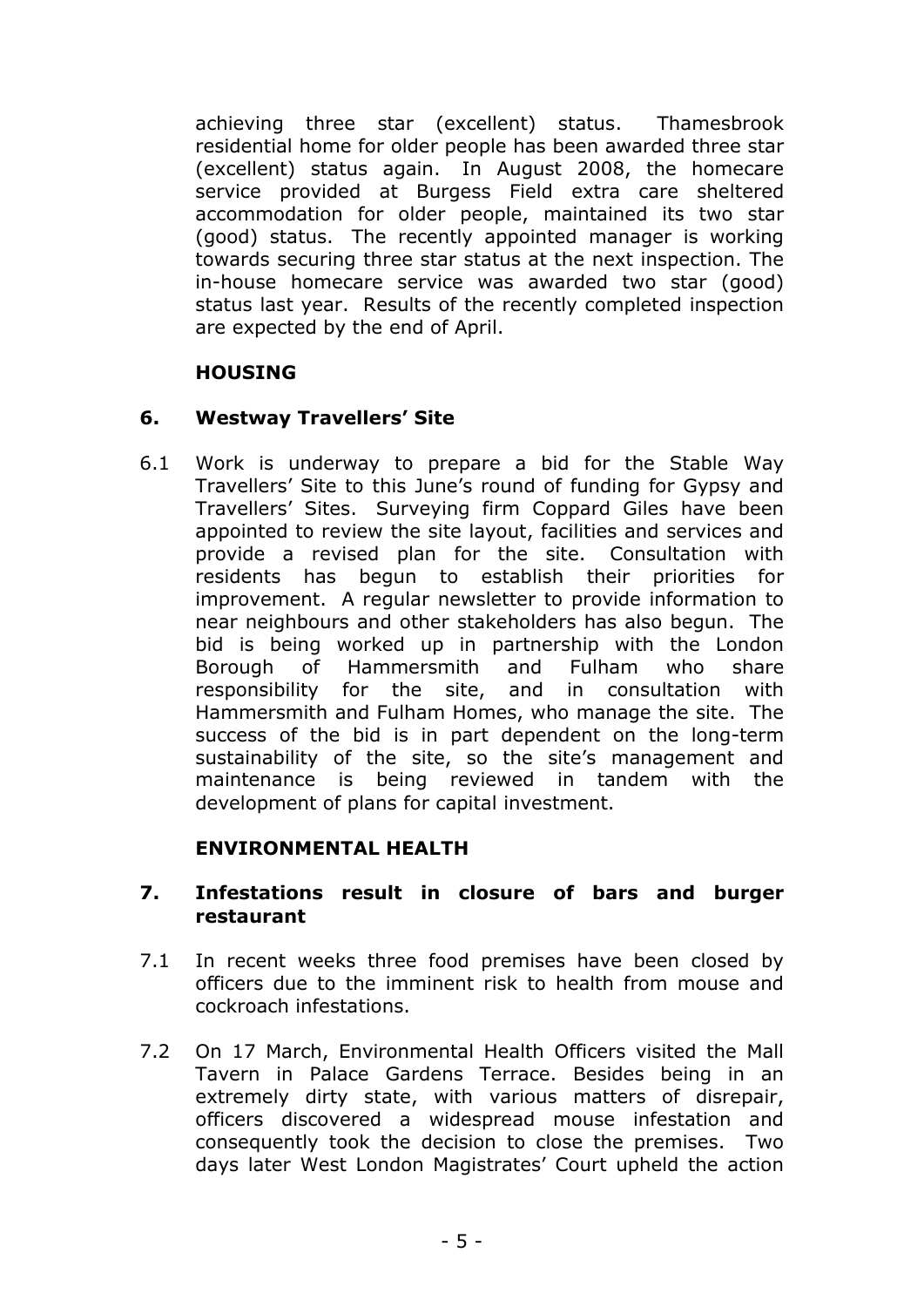taken by the officers and issued an Emergency Prohibition Order. In the same week, on 19 March, officers closed the restaurant/bar and club known as The Troubadour in Old Brompton Road because there was a widespread cockroach infestation, extremely dirty conditions and a failure on the part of the owners to implement food safety management systems. Again, West London Magistrates' Court upheld the officers' action and issued an Emergency Prohibition Order. Both premises have been allowed to reopen after improvements were carried out.

7.3 Officers are continuing to witness a significant increase in the amount of food safety enforcement action currently needed when dealing with businesses in the borough. Although it is difficult at this stage to prove any link, the decline in standards may be associated with the current economic climate.

### **8. Junior Citizen**

- 8.1 For over ten years the Noise and Nuisance Service has participated in the annual *Junior Citizen* event, held this year for two weeks in March at the Territorial Army Centre in Adam and Eve Mews. Organised by the Metropolitan Police, it was attended by 1200 children between the ages of 9 and 11, drawn from schools across the Royal Borough. It aims to educate and inform pupils on a variety of important issues, including fire and water safety, 'stranger danger' and community responsibility. It also teaches them good citizenship skills, for both inside and outside their homes and schools.
- 8.2 The Noise and Nuisance team's contribution is traditionally very popular with the children. It educates them about the mechanism of hearing and the measurement of sound, and also demonstrates the potential damage that can be done to their hearing from exposure to loud music, particularly from the use of *iPod* headphones and mobile phones. A shouting competition is used to demonstrate the decibel noise scale and is always extremely popular. Each pupil enters the "shouting booth" to make the loudest noise they can – levels in excess of 125 decibels (equivalent to a pneumatic drill) were achieved by some individuals.